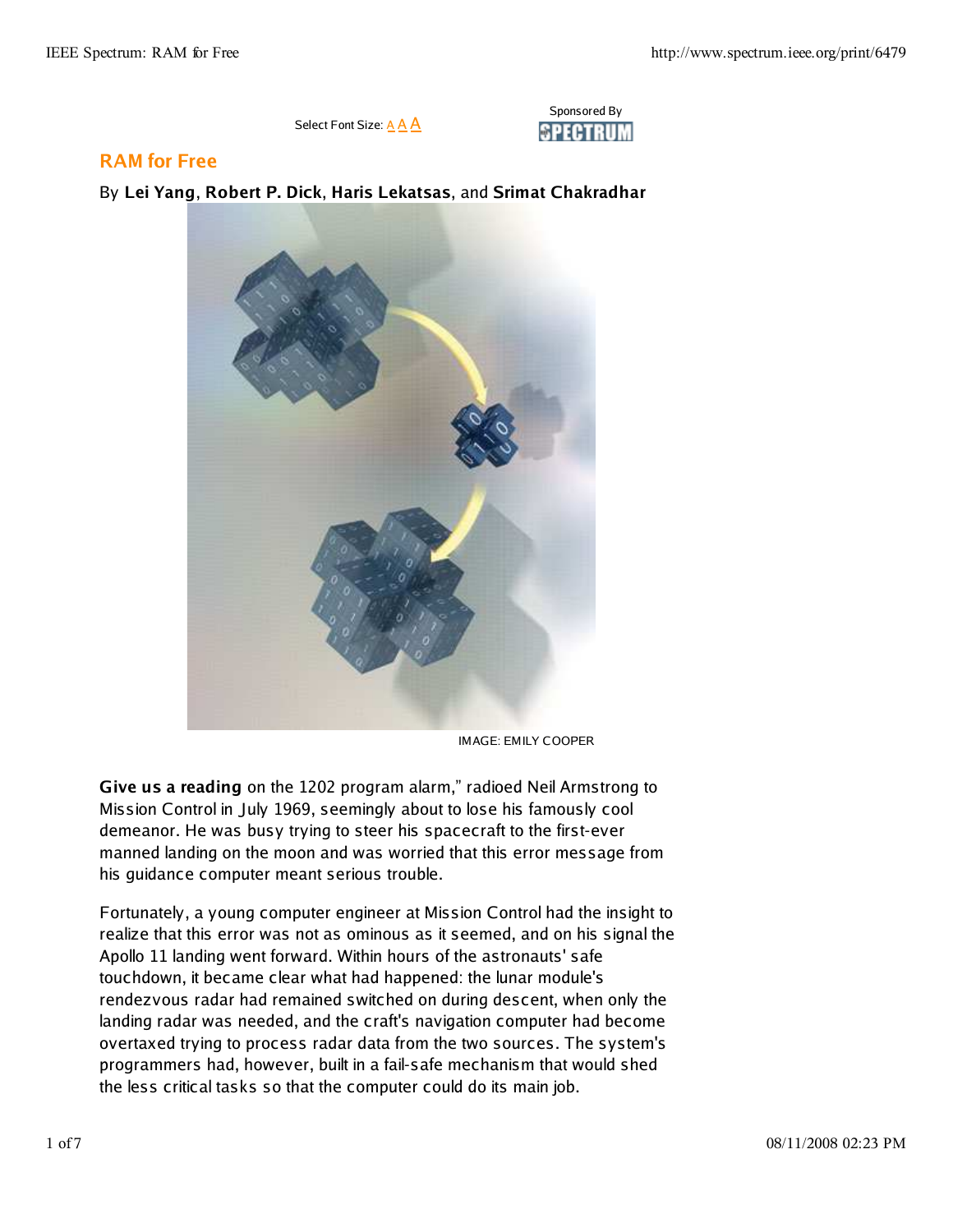The Apollo Guidance Computer was arguably the first example of an embedded system, one that incorporates a special-purpose computer dedicated to a single function. Embedded systems have become the predominant form of computing, exemplified by the microcomputer-operated brains inside your microwave oven, your MP3 player, your cellphone, even your refrigerator, to name just a few. Although many such devices now have 10 000 times as much random-access memory (RAM) as the mere 4 kilobytes of their Apollo-era great-granddaddy, memory constraints continue to dog their designers.

Cost is one reason: although the prices of RAM have plummeted fast, the need for memory has expanded faster still. Another concern is all the energy that RAM requires. Manufacturers of mass-market products, especially portable devices like music players and mobile phones, must therefore take care to add no more memory than the software needs to operate. Hewing to that line is no easy trick. To speed a new product to market, hardware and software engineers have to work along parallel tracks, which means that neither side can know quite what the other has in store.

If software designers yield to temptation and ask for more memory than they could possibly need, they risk wasting a lot of money—even pennies matter when you're producing millions of units. Or the product could end up being too power hungry. Yet if they skimp on RAM, they may prevent the unit from running some new killer app that would allow the gadget to beat the competition. Such mistakes sometimes force companies to redesign their hardware, a process that is enormously costly and time-consuming.

We have spent the better part of three years trying to give designers of embedded systems a third option: to increase effective memory by compressing the data stored in RAM using just software.

**Data compression** is standard fare in other parts of the computer business, of course. DiskDoubler was a top-selling software utility during the early days of the Apple Macintosh, for example. By encoding regular patterns in the data in more compact form, it gave users the feeling they'd doubled the space on their disks-something well appreciated at a time when hard drives held only a few tens of megabytes.

> Conventional wisdom held that such data compression required specialized hardware

Unlike the "lossy" compression employed, say, for encoding JPEG images, the compression used to store programs and associated data has to be "lossless": it can't drop a single bit. Conventional wisdom held that additional special-purpose chips were required for this (or the functions of those chips had to be designed into the processor, at great expense). Otherwise, the thinking went, operations would be too slow for memory compression, and in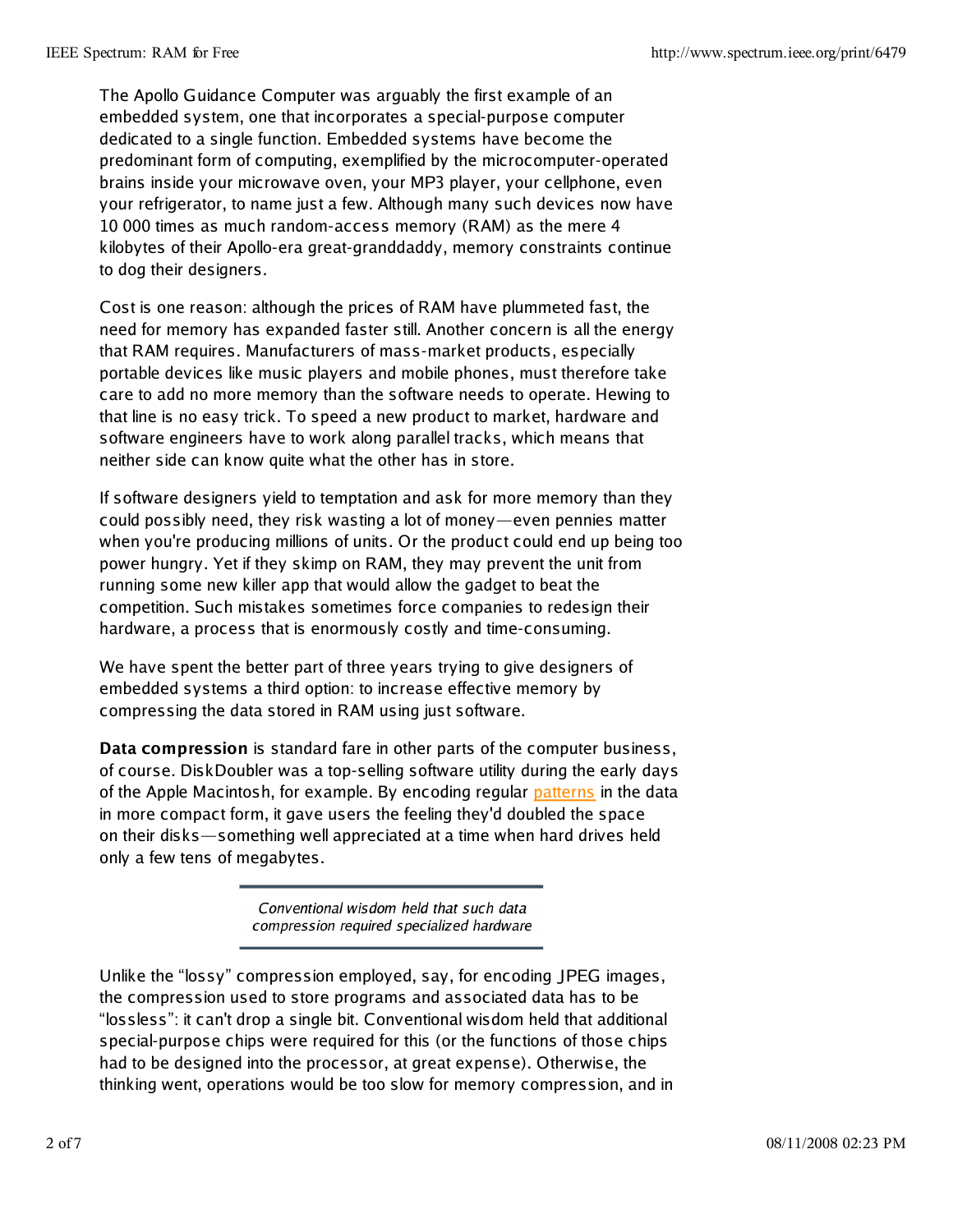portable systems the energy usage would become prohibitive.

Speed and power are indeed often critical for embedded computers, as is consistency of response time. So it's no wonder that their designers have shied away from data compression and just added RAM as needed. But it occurred to us that if you could use data-compression software to control the way embedded systems store information in RAM, and do it in a way that didn't sap performance appreciably, the payoff would be enormous.

We began our investigations by taking a long, hard look at existing compression techniques. The most promising appeared to be something called Lempel-Ziv-Oberhumer, or LZO, one of the family of widely used Lempel-Ziv algorithms invented in the late 1970s by the Israeli computer scientists Abraham Lempel and Jacob Ziv. In the mid-1990s, an Austrian programmer named Markus Oberhumer wrote the LZO variant in ANSI C, designing it expressly for speed.

Once we had selected the compression algorithm, we needed to devise ways to determine which of the data in memory should be compressed and when. We also had to come up with the means to expand the compressed data when they were needed. While this might seem nightmarishly difficult, in fact, getting LZO compression to work reliably in our test-bed system—a PDA—proved straightforward. We were able to make use of the virtual memory feature of the PDA's Linux operating system, which swaps infrequently used data between RAM and disk storage. We modified this mechanism to compress such data when memory requirements exceed physical RAM capacity. But instead of writing the compressed data to disk, the system stores it on a virtual device—a portion of the available RAM.

When an application requires the previously compressed information, our software locates and decompresses it, then moves it back to the uncompressed part of the PDA's memory so that the application can continue to work normally. What's more, our scheme allots space for the compressed data as needed, so that applications that work fine without extra RAM aren't slowed down at all.

Programmed in this way, our PDA could use far less memory to run various applications—games, office tools, even media apps, whose compressed sound and image data are normally expanded when they are in RAM. Attempts to operate these same applications using reduced physical RAM but without data compression generally crashed the system—or made it grind along at an intolerably slow pace. To ensure that the comparison was valid, we wrote special software to monitor and then replay user input with identical timing properties, with and without data compression. And to fully quantify how much the compression degraded performance, we ran some benchmark tests that didn't require any user interaction at all. Execution time went up by almost 10 percent on average and by nearly 30 percent in the worst case. Recognizing that some situations might not tolerate such lethargy, we sought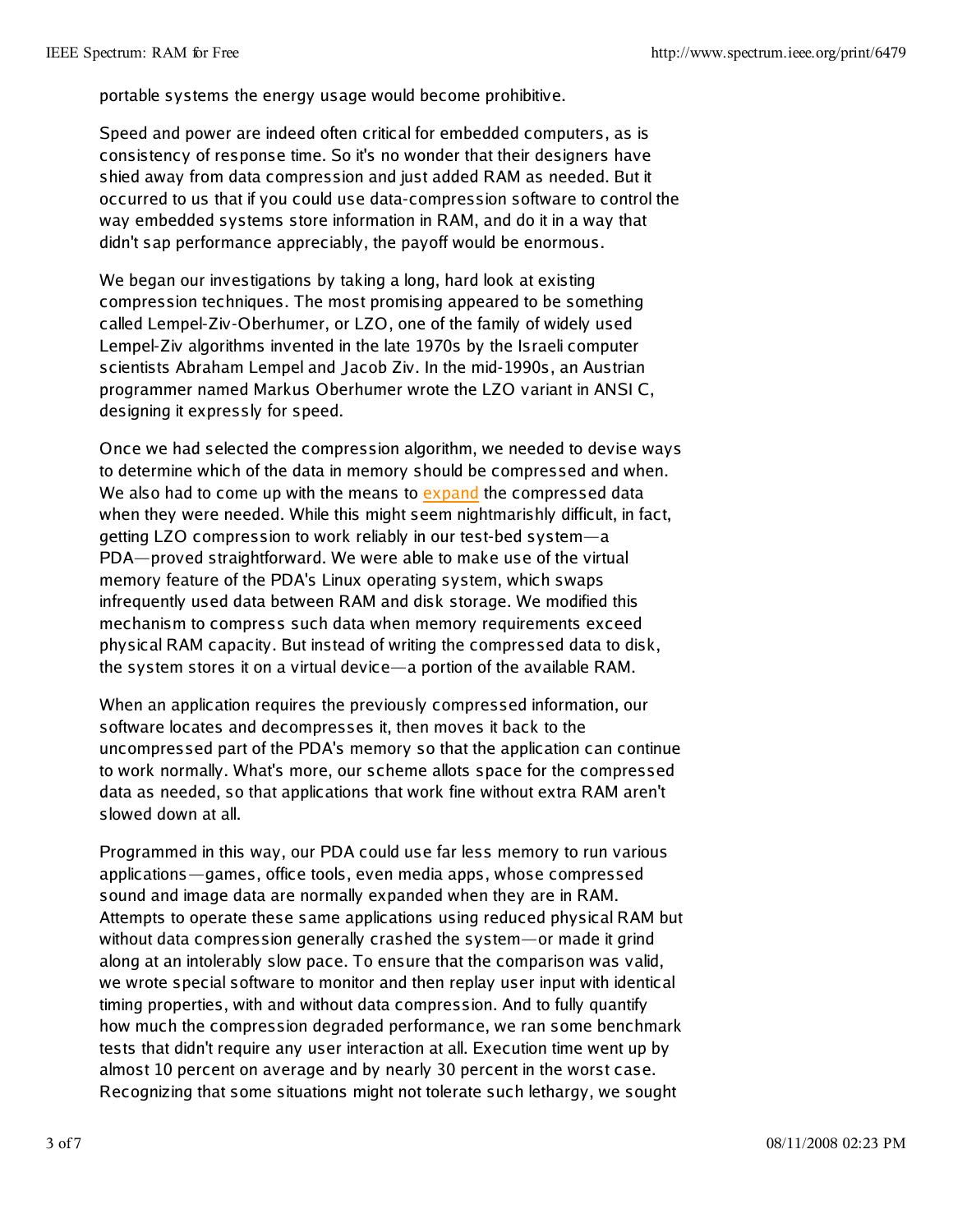to do better.

**The challenge**, then, was to come up with an algorithm that would rival LZO's degree of compression but be much quicker. We managed to satisfy both requirements by exploiting regularities in the kinds of data that are typically stored in RAM, a scheme we dubbed pattern-based partial match. It resembles many other compression techniques in that it replaces frequently used patterns with short codes and rarely used patterns with longer codes. The basic strategy is not unlike what Samuel Morse adopted when he translated the alphabet into a series of dots and dashes—which explains why the Morse code for the commonly used letter E is just a single dot, while the rarer J requires a dot and three dashes.

Pattern-based partial match takes advantage of the fact that much of the RAM in embedded systems is wasted. For example, in a system with 32-bit (4-byte) data "words," numerical values often demand just 4, 8, or perhaps 16 of these bits. The rest of the bits are zeros. An integer variable, for example, is normally just 16 bits wide. And when a particular integer is a small number—say, the hour or minute value you set on your cellphone alarm—most of those 16 bits, too, will be zeros. And even when all 32 bits are really required (to index an arbitrary spot in memory, for instance), nearby words often hold similar values, because they point to adjacent memory locations. So such a word can be encoded compactly merely by keeping track of how much it differs from a neighbor.

The extent to which you can compress data depends on the patterns in the input. For example, a 32‑bit word whose 3 most significant bytes are zeros is packed into just 12 bits in our scheme. What's more, our system maintains a dictionary of frequently used data words. If a word of the input exactly matches something currently stored in the dictionary, those 32 bits get squeezed down into just 6 bits.

The dictionary is constructed on the fly, so it can adjust if the statistical properties of the data change—say, when a pattern that was rare becomes common. You might think this would make decompression impossible, but in fact, this neat trick really works. The key is that the dictionary is not saved for later lookups. Rather, when it comes time to decompress things, the compressed data themselves are used to re-create the dictionary—and to update it in a manner that keeps it matched with what was used to compress the data in the first place.

Jon Louis Bentley of Bell Labs, along with three colleagues, invented this technique for data compression in the mid-1980s, an approach that has since become known as move-to-front coding, because newly encountered patterns are placed at the front of the dictionary. Our version allows for 16 possible matches (or partial matches) to the contents of eight separate two-entry dictionaries, a somewhat odd arrangement that allows the lookups to be made at blazing speed.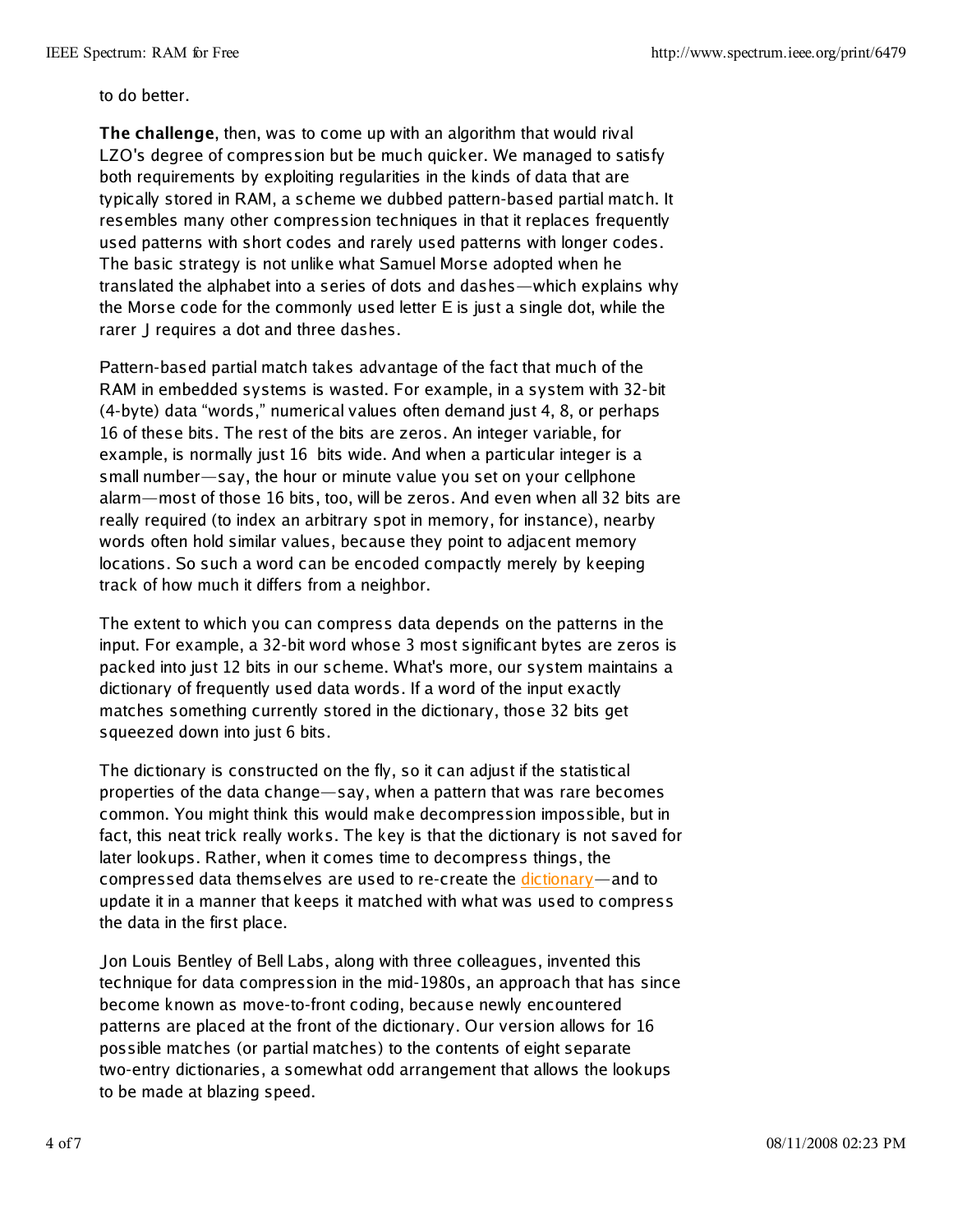Our investigations of the data held in RAM showed plenty of opportunities to squeeze things down. The algorithm we devised for this can't match LZO or some other well-known techniques for general-purpose data compression—say, for compacting the contents of an image file—because most files don't have the same tendencies as the data typically found in an embedded system's RAM. A 32-bit word used to encode the color of a particular pixel, for example, is not likely to be chock-full of zeros. But for compressing RAM, our system excels. It reduces the space needed by about 60 percent, and it's startlingly fast. Indeed, our testing revealed that ripping out this much memory results in a performance penalty of just 0.2 percent on average and 9.2 percent in the worst case. That is, this software effectively gives an embedded system more than twice the memory it had originally—essentially for free.

Translating these gains from the lab bench to the marketplace has not been a trivial undertaking, however. In January 2007 we filed for patents on the process, which we dubbed CRAMES, for Compressed RAM for Embedded Systems. We were keen to use it to address a real-world problem: industry's seemingly continual need to redesign embedded systems like mobile phones so that they can run ever more complex applications. (Who would have thought that high- school students would be using their phones to study for the SAT?)

NEC, which together with the U.S. National Science Foundation sponsored our project, wanted to reuse existing hardware for its next-generation cellphone applications, and our compression scheme allowed it to do just that: the company's Foma N904i smart phone, released in September 2007, uses CRAMES. But plenty of practical hurdles sprang up along the way.

For example, in real life an application sometimes terminates when its data are still in the compressed part of memory. Because we initially designed our software not to know the "owner" of any particular piece of compressed data, it was not possible to find out which parts of memory belonged to defunct software processes. So over time, useless data would pile up.

We licked this problem by keeping track of the compressed data and the applications that created them so that the system could free up orphaned chunks of memory. This change required slight modifications to the operating system, however. The production version of CRAMES remains highly modular, but it is not quite as elegant as the stand-alone operating-system add-on we first envisioned it to be.

Initially, we tested CRAMES on a cellphone prototyping board that ran applications that didn't require access to the airwaves. We measured performance with and without CRAMES switched on, while either cutting back on the amount of memory available or starting more applications than is normally possible.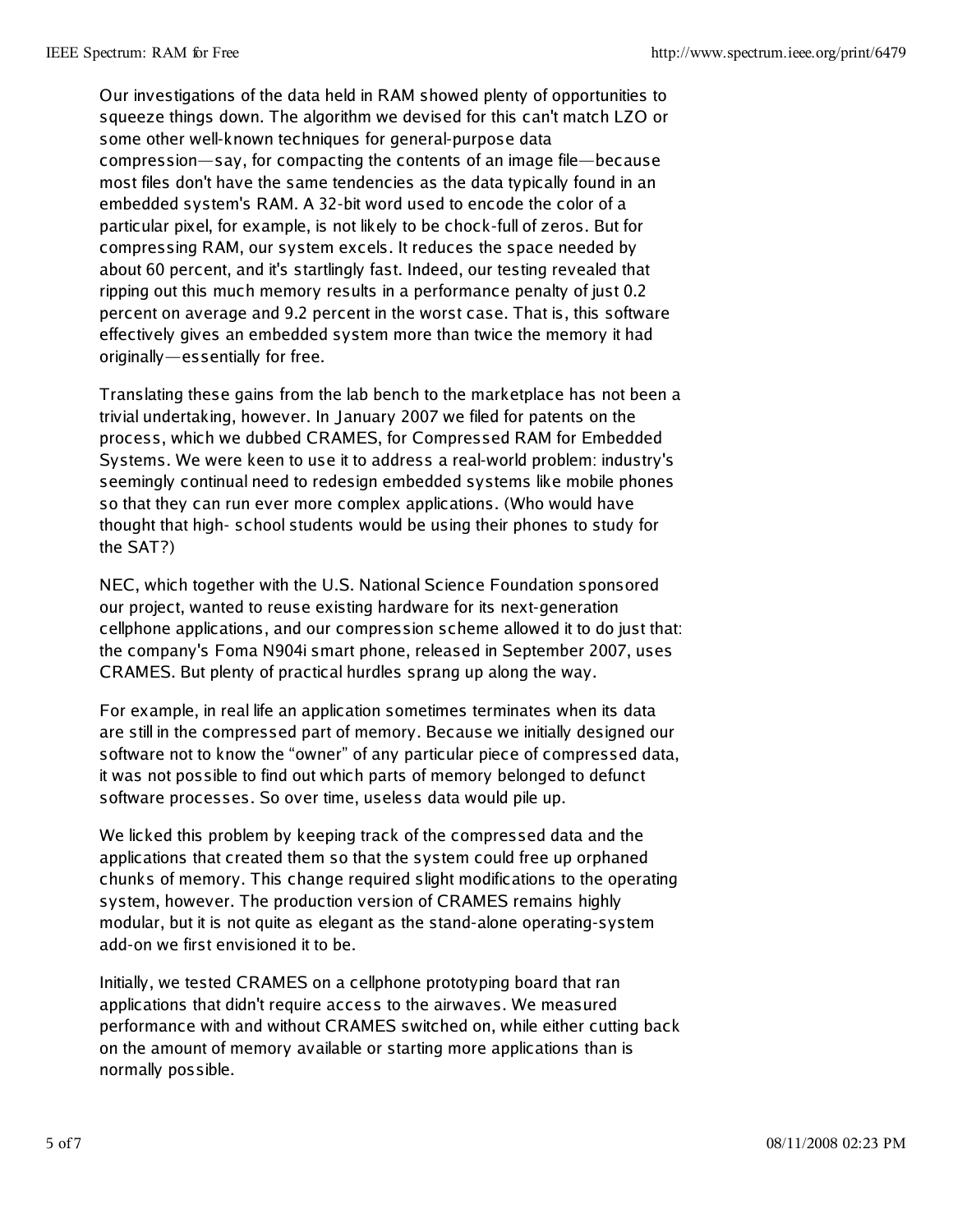Later, NEC engineers in Japan gave CRAMES the acid test by running it on hardware connected to a telecom network. Because there was very little time before the first product was to ship, they couldn't test our system of pattern-based partial match completely. So they chose to install a version of CRAMES that uses older, slower, but more thoroughly proven Lempel-Ziv compression code.

**We were thinking** only of embedded systems when we first engineered CRAMES. But since then we've also been working on some exciting possibilities involving general-purpose computers (which might allow us to compress our acronym for this data compression, fittingly enough, to CRAM).

Consider the recent trend of putting more than one processor core on a chip. Doing so boosts computing power, sure, but it sacrifices the space on the chip that's available for cache memory, which can hamstring an application whenever it requires frequent access to main memory. We're now designing pattern-matching hardware to compress the data in cache memory to speed up applications.

Another exciting prospect on the horizon involves computers at the other end of the spectrum: tiny ones found in the least-expensive, lowest-cost systems, like those in kitchen appliances. Some of these systems have only 4 KB of RAM—matching what Armstrong and Aldrin had at their disposal in 1969. We've developed software that manages the memory of such tiny computer systems and compresses data when space gets tight.

Although we don't envision our memory-compression technique being used for anything as dramatic as a lunar landing, it's ready for use in equipment that's every bit as critical to safety: sensor networks that monitor the structural integrity of buildings or bridges. These applications will require a great deal of testing, of course, because the software must be able to handle unexpected situations without failing catastrophically. People accept that their desktop computers will crash every once in a while, but such embedded systems must be robust enough not to cause real crashes—as the designers of the very first one, the Apollo Guidance Computer, knew well.

## **About the Author**

LEI YANG and her colleagues explain how some clever software can replace costly hardware in "RAM for Free". Yang is a research assistant at Northwestern University, where she studied with ROBERT P. DICK, an assistant professor of electrical engineering and computer science. For two summers, Yang interned at NEC Laboratories America, where she worked with SRIMAT CHAKRADHAR, head of the labs' systems architecture division, and with HARIS LEKATSAS, who is a consultant to designers of embedded systems.

## **To Probe Further**